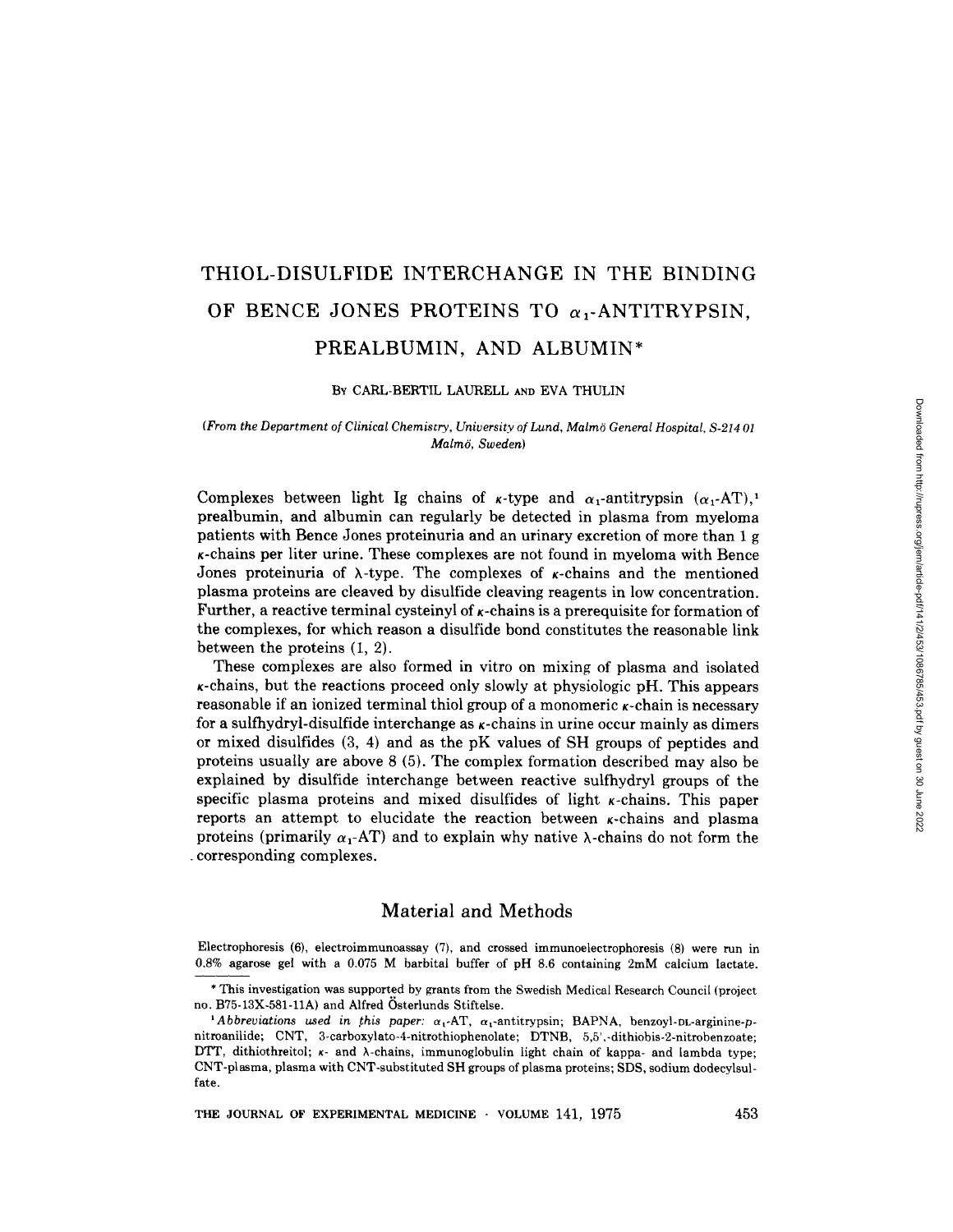Autoradiography was performed with Kodak Trix-Pan film (Eastman Kodak, Rochester, N.Y.). Electrophoresis in sodium dodecylsulfate (SDS)-polyacrylamide gel (7 .5 and 10%) was run as described by Weber and Osborn (9) . Transferrin, albumin, ovoalbumin, and pepsinogen were used as markers for measurement of molecular size . Before the application the samples were heated (95°C) for 3 min with  $0.1\%$  SDS in absence of reducing agents.

5,5',-Dithiobis-2-nitrobenzoate (DTNB) was purchased from British Drug House, dithiothreitol (DTT) from Miles-Seravac, recrystallized trypsin from Novo, Copenhagen . Elastase isolated from dog granulocytes (10) was kindly supplied by Dr. Kjell Ohlsson. Specific antisera against all plasma proteins of concentration above 0.1 g/liter were available at the laboratory.  $\alpha_1$ -AT was isolated from human plasma as described recently (11) and albumin was obtained as a by-product during this fractionation .

Native and Derivatized Light Chains. Bence Jones proteins of  $\kappa$ - and  $\lambda$ -type isolated from urines were available as mono- and/or dimers. Monomeric  $\kappa$ -chains as mixed disulfides (CNT- $\kappa$ -chains) were routinely obtained by incubation of solutions of  $\kappa$ -chains with DTNB (0.01 M) for 16 h in a 0.1 molar Tris-HCI buffer of pH 8.1 . Excess DTNB and CNT-ions were separated from the proteins by gel filtration of the solution (1-2 ml) through Sephadex G 25 columns (40  $\times$  0.9 cm) in the same buffer. The protein containing fractions were pooled and concentrated through Diaflo UM <sup>10</sup> filters (Instrument AB Lambda, Stockholm, Sweden).

Monomeric  $\kappa$ -chains were separated from di- and polymers by gel filtration of the solutions (5-10) ml) through Sephadex G 75 columns (85  $\times$  5 cm). Analytical gel electrophoresis was used to find the limits for cut off. Preparative gel electrophoresis (6) was alternatively used for isolation of monomeric  $CNT$ -chains utilizing the higher electrophoretic mobility of the CNT- $\kappa$ -chain complex than of the native  $\kappa$ -chain "monomer" and the  $\kappa$ -chain dimer. Monomeric CNT- $\lambda$ -chains were prepared in an analogous way.  $\kappa$ - and  $\lambda$ -chains were labeled with <sup>125</sup>I using a peroxidase method (12). Plasma with the reactive thiols and disulfides of the proteins derivatized through reaction with DTNB was obtained as described for light chains and was called CNT-plasma.

Formation of Complexes between Light Chains and Plasma Proteins. Pure  $\alpha_1$ -AT and albumin were used separately and as mixtures in experiments to measure amounts of complexes formed within <sup>1</sup> day at pH 8.1 on addition of native or CNT-derivatized light chains . The inhibitory effect of DTNB on these reactions was studied on addition of DTNB and CNT- $\kappa$ -chains in varying ratios to  $\alpha_1$ -AT. The complex formation was followed by agarose gel electrophoresis and crossed immunoelectrophoresis with anti- $\alpha_1$ -AT and antialbumin.

Solutions of unfractionated  $\kappa$ -chains, monomeric  $\kappa$ -chains or, of CNT- $\kappa$ -chains were mixed with bolutions of unifactionated *A*-chains, monofiert *A*-chains of, of CNT-*A*-chains were infact with plasma  $(0.01 M Na<sub>2</sub> EDTA)$  or with CNT-plasma  $(usually at pH 8.1)$  and incubated for a varying time . The formation of light chain complexes was followed by crossed immunoelectrophoresis with antisera to specific plasma proteins and to light chains . The rate of complex formation was measured at different pH, in the presence of DTNB in varying concentration and after mild reduction of light chains with DTT.

Formation of Complexes between  $\kappa$ -Chain- $\alpha_1$ -AT and Serine Proteases. The trypsin and elastase binding capacity of plasma and  $\alpha_1$ -AT was titrated by addition of increasing amounts of respectively trypsin and elastase and subsequent crossed immunoelectrophoresis with anti- $\alpha_1$ -AT.

About half to one quarter of the  $\alpha_1$ -AT of such plasma was converted to  $\kappa$ -complexes by incubation with an equal volume  $(1-0.4%)$  of CNT- $\kappa$ -chain solutions. After 18 h the plasma proteins were separated from the solutions by Sephadex G <sup>25</sup> gel filtration in Tris-HCl pH 8.1 . The protein concentration was estimated and trypsin or elastase was added to obtain the 1/4, 1/2, and 3/4 saturation of the  $\alpha_1$ -AT with the enzyme, as calculated from the result of the earlier experiments with native plasma. The amount of different  $\alpha_1$ -AT complexes formed were estimated by crossed immunoelectrophoresis with anti- $\alpha_1$ -AT. The enzyme inhibition was controlled at pH 8.1 with benzoyl-DL-arginine-p-nitroanilide (BAPNA) as substrate (13).

## Results

The formation of complexes between native  $\kappa$ -chains and specific plasma proteins was completely inhibited in the presence of 0.01 M Ellman's reagent (DTNB). However, the solutions turned yellow indicating thiol exchange reac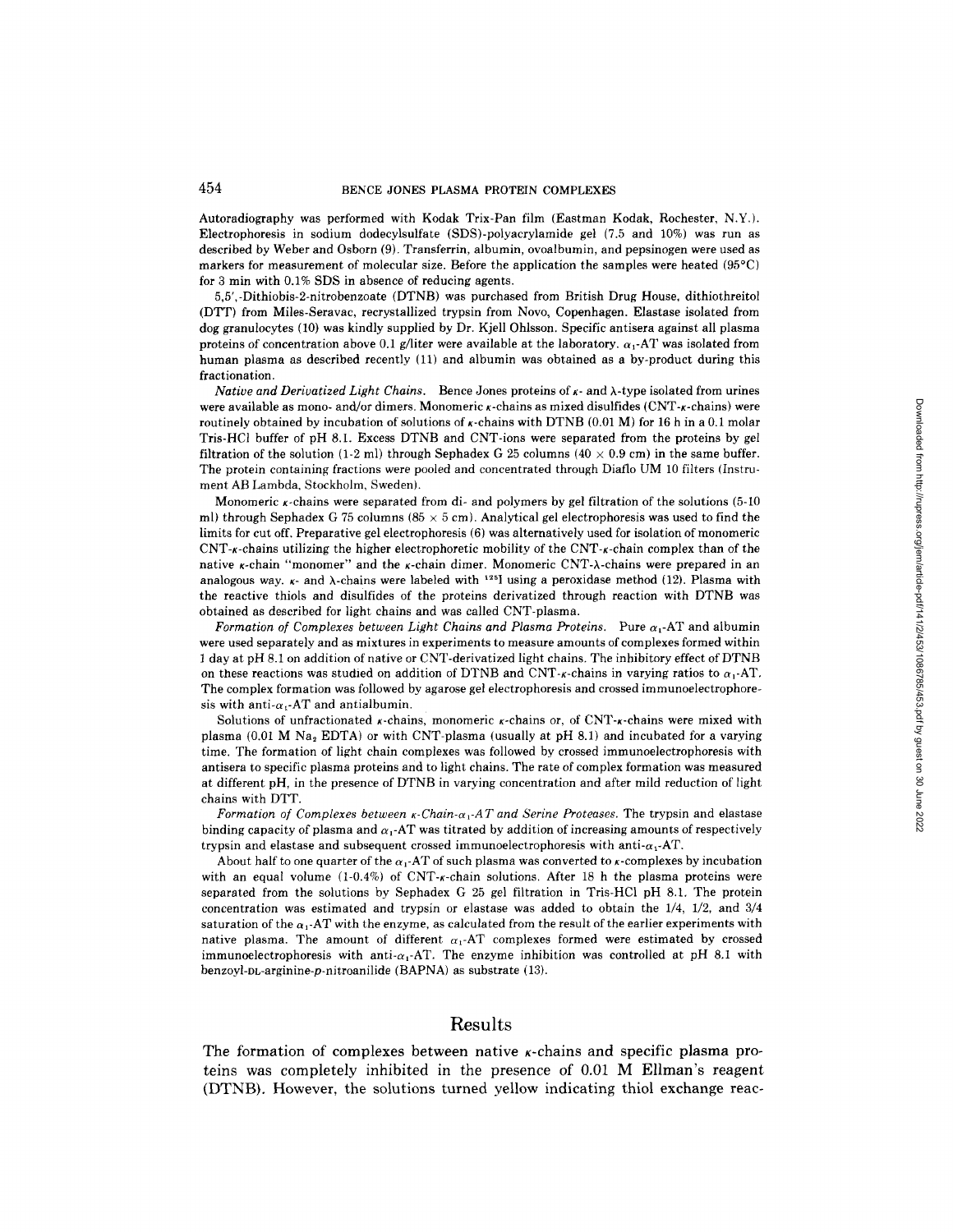tions with release of 3-carboxylato-4-nitrothiophenolate (CNT) ions . This prompted a study of the complex formation of plasma proteins and/or the light chains reacted with DTNB and formed mixed disulfides with CNT`.

Incubation of plasma with DTNB for <sup>a</sup> day at pH 8.1 and separation of DTNB and CNT-ions from the proteins by <sup>a</sup> Sephadex G <sup>25</sup> column gave a "CNTplasma" with the promptly reacting SH-groups and reactive disulfides of specific proteins substituted by CNT. One day's incubation of such plasma with <sup>a</sup> native  $\kappa$ -chain solution at pH 7.5 yielded  $\kappa$ -complexes in amounts similar to those by native plasma. Addition of a CNT-derivatized  $\kappa$ -chain solution to native plasma gave more complexes than a native  $\kappa$ -chain solution. The results of principle interest in a series of experiments (Table I) prompted more detailed studies on the formation of mixed disulfides of light chains with DTNB and on the interchange reactions of CNT light chains with specific plasma proteins .

Interaction between Light Chains and DTNB. Individual, isolated  $\kappa$ - and  $\lambda$ chains had a widely varying amount of DTNB reactive thiols. An experiment giving the rate of the DTNB reaction of a pool of 10  $\kappa$ - and 10  $\lambda$ -chains respectively is given in Fig. 1. Fewer (6%) of the penultimate SH-groups of the  $\lambda$ -chains

TABLE I

Formation of Light Chain Complexes with Plasma Proteins  $(\alpha, A T, P$ realbumin, and Albumin) Before and After One or Both of the Reactants had been Incubated with Ellman's Reagent

| Reaction mixtures              |                            | Amount of complexes |         |
|--------------------------------|----------------------------|---------------------|---------|
|                                |                            | к                   | ۸       |
| $\kappa$ -( $\lambda$ ) chains | $+$ DTNB (0.01 M) + plasma | $\div$              | 0       |
| $\kappa$ -( $\lambda$ ) chains | + CNT-plasma               | $++$                | 0       |
| $\kappa(\lambda)$ chains       | + plasma                   | $+ +$               | 0       |
| $CNT-x-(\lambda-)chains$       | $+$ CNT-plasma             | $++++$              | $+ +$   |
| $CNT-x-(\lambda-)chains$       | + plasma                   | $+ + + +$           | $+ + +$ |

Equal parts of plasma and 1% light chain solutions were incubated for 18 h in Tris-HCI of pH 7.5 . The formation of complexes was followed by crossed immunoelectrophoresis with specific antisera .



FIG. 1. Formation of mixed disulfides of DTNB and light chains at pH 8.1. The molar fraction formed of CNT-light chain disulfides was calculated from CNT-ions released from the light chains on reduction in relation to amount of light chains occurring in the solution.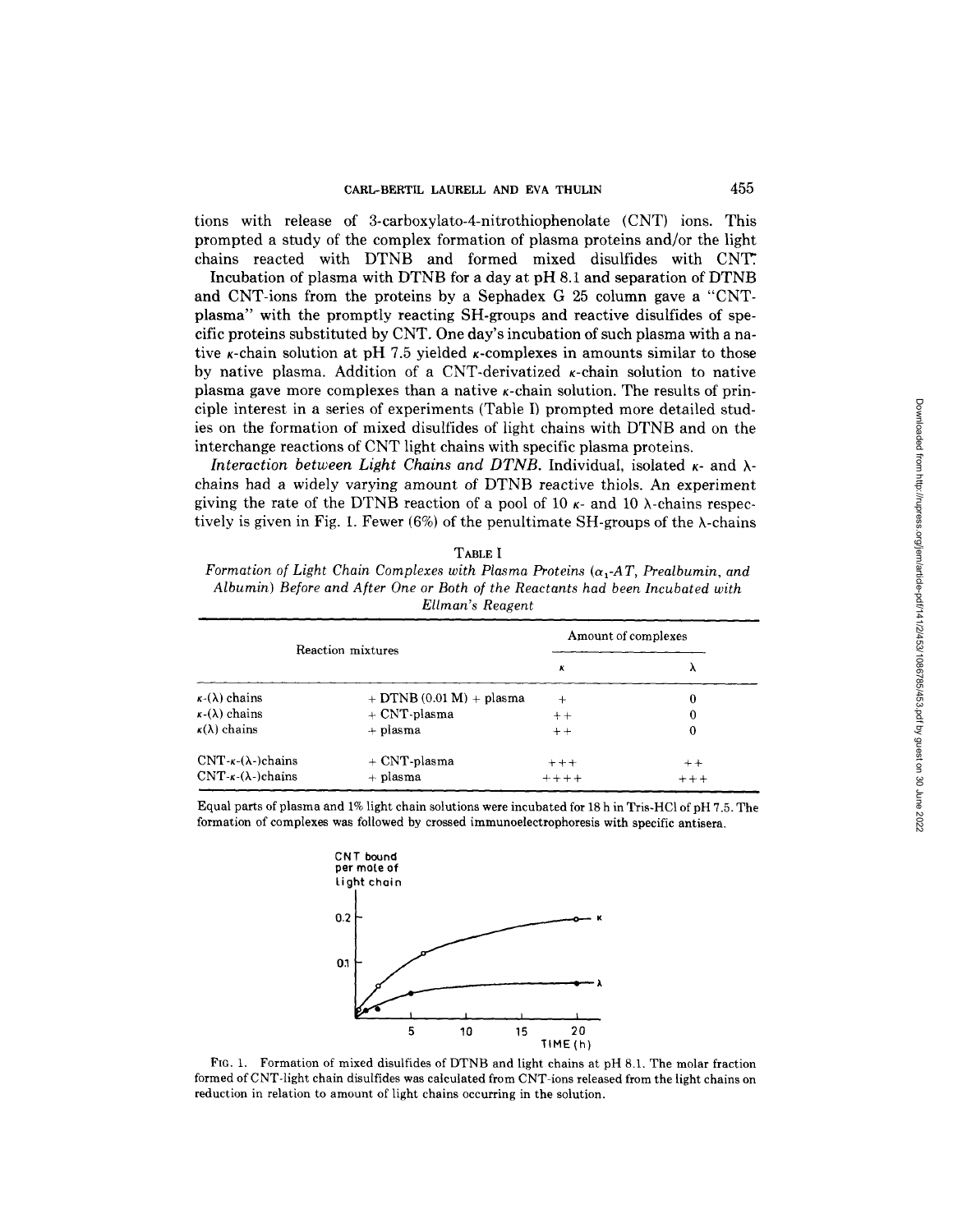reacted within 1 day than of the C-terminal thiols of the  $\kappa$ -chains (18%). The reactive  $\kappa$ -thiols were largely abolished within 1 day. The reaction was highly pHdependent with strongly decreasing rate below  $pH$  8 as shown for one  $\kappa$ -chain on Fig. 2. The proportions of mono- and dimers of light chains in the solutions were estimated from the intensity of the bands obtained after SDS-polyacrylamide electrophoresis . Comparison of these band patterns with those obtained after agarose gel electrophoresis at pH 8.6 showed that the negative net charge of the light chains increased slightly on reduction, but markedly on formation of mono-



FIG. 2. Effects of DTNB on charge and size of a  $\lambda$ -chain on incubation at different pH, A 2% native  $\lambda$ -chain solution (0) was incubated for 18 h with 0.01 M DTNB at pH 5.8, 7.4 and 8.5. Electrophoretic patterns of the proteins after separation in agarose gel at pH 8.6 to the left (anode at the top) . Results of SDS-polyacrylamide gel electrophoresis in the middle and a molecular weight scale as reference to the right . The figures at the bottom indicate the pH of incubation except for the native chain (0) .

meric CNT-derivatives and that the ratio monomers to dimers increased on the DTNB treatment (Fig. 3). The monomeric CNT-light chains obtained migrated in agarose anodally of native mono- and dimeric light chains (Figs . 2 and 3) . The electrophoretic mobility of the remaining dimers increased only very slightly and much less than the monomers, after incubation with DTNB (Fig. 3).

Interaction between Light Chains, Isolated  $\alpha_1$ -AT and Albumin. No evidence of any reaction between  $\alpha_1$ -AT and DTNB was obtained by spectrophotometric or electrophoretic analysis . Native and CNT-derivatized light chains were incubated with  $\alpha_1$ -AT overnight and analyzed for complex formation by agarose gel and SDS-polyacrylamide electrophoresis . The complexes formed migrated at pH 8.6 in agarose electrophoresis closer to  $\alpha_1$ -AT than to the light chains (Fig. 4). The migration in SDS-polyacrylamide (7.5%) for  $\alpha_1$ -AT and its *k*-chain complex suggested mol wt of 55-60,000 respectively 80-85,000.

Much larger amounts of complexes were obtained with the CNT-derivatized mainly monomeric light chains than with the native chains (Fig . 4) . Preceding treatment of  $\alpha_1$ -AT with DTNB did not influence on the result. Part of the  $\alpha_1$ -AT and the CNT-light chains remained unchanged in the mixture after <sup>18</sup> h. The native *k*-chain containing mono- and dimers yielded  $\alpha_1$ -AT complexes, but in smaller amount than the monomeric  $\text{CNT-}\kappa\text{-chain}$  . The native  $\lambda\text{-chain}$  occurred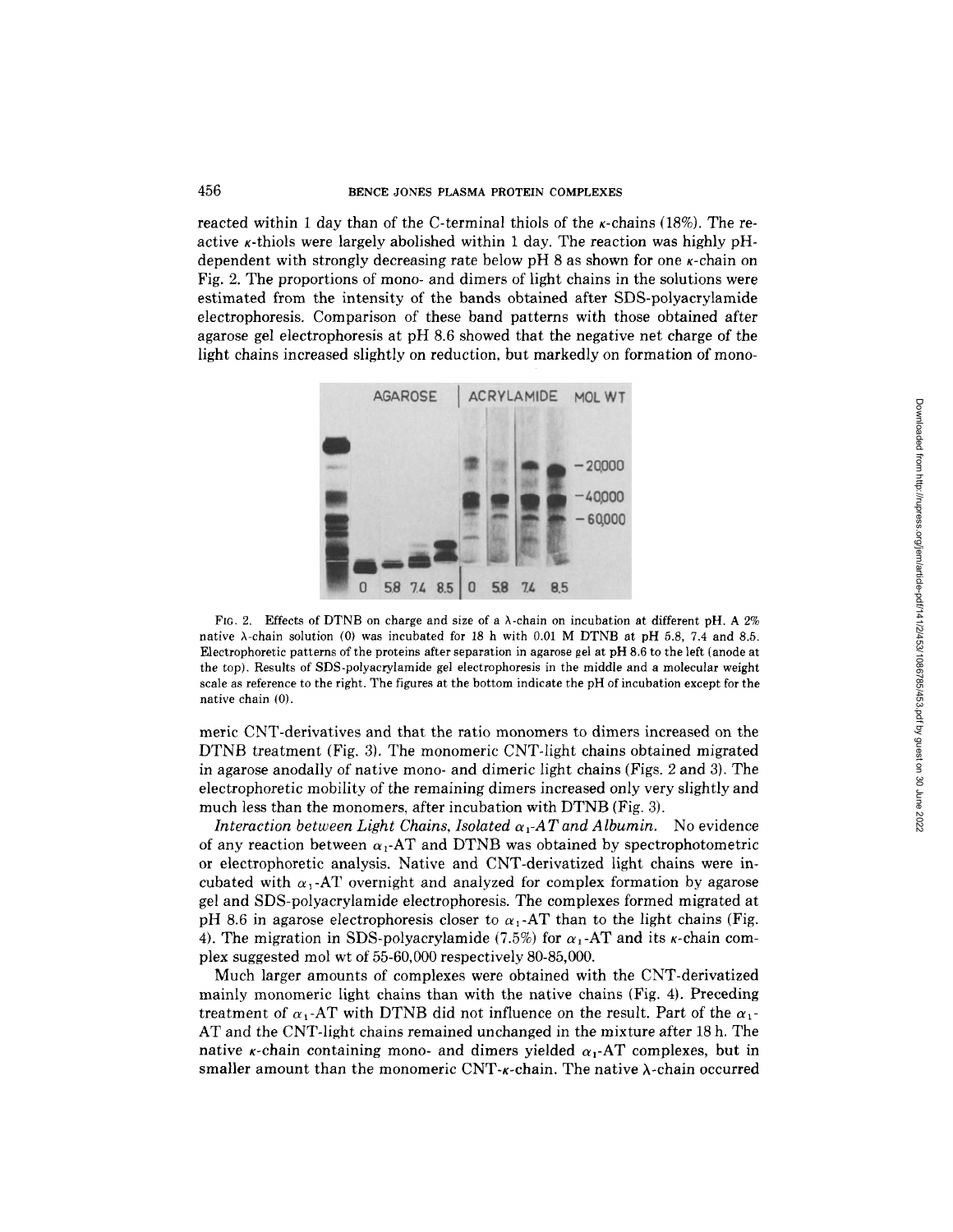

FIG. 3. Effects of DTNB (0.01 M) on charge and size of one  $\kappa$ - and one  $\lambda$ -chain (both about 1%) at pH 8.1 for <sup>18</sup> h and analyzed with agarose gel and SDS-polyacrylamide (10%) electrophoresis . Native  $\kappa$ -chain (1) and  $\lambda$ -chain (4) after 18 h DTNB-reaction (2) and (5). The CNT-light chain disulfides were separated from DTNB and CNT with Sephadex G 25 and reduced with 0.2 M  $\beta$ -mercaptoethanol. The electrophoretic mobility of the reduced  $\kappa$ -chain is given above 3 and the  $\lambda$ -chain above 6.



FIG. 4. Complex formation between light chains (native and CNT-disulfides) and  $\alpha_1$ -AT (native and DTNB-treated) at pH 7.5 (TRIS-HCl 0.1 M) after incubation for 18 h. (1) DTNB-treated  $\alpha_1$ -AT plus CNT-x-chains; (2) DTNB-treated  $\alpha_1$ -AT plus native x-chains; (3)  $\alpha_1$ -AT plus CNT-x-chains; (4) DTNB-treated  $\alpha_1$ -AT plus CNT- $\lambda$ -chains; (5) DTNB-treated  $\alpha_1$ -AT plus native  $\lambda$ -chains; (6)  $\alpha_1$ -AT plus CNT-X-chains.

as a dimer and yielded no complexes, while the mainly monomeric CNT-A-chain reacted like the corresponding CNT- $\kappa$ -chain.

Inhibition experiments with DTNB added to  $\alpha_1$ -AT before the CNT chains showed that already at molar proportions 1:10 between DTNB and  $\kappa$ -chains produced a slight decrease in amount of complexes. The inhibition was almost total when the ratio was increased to 1.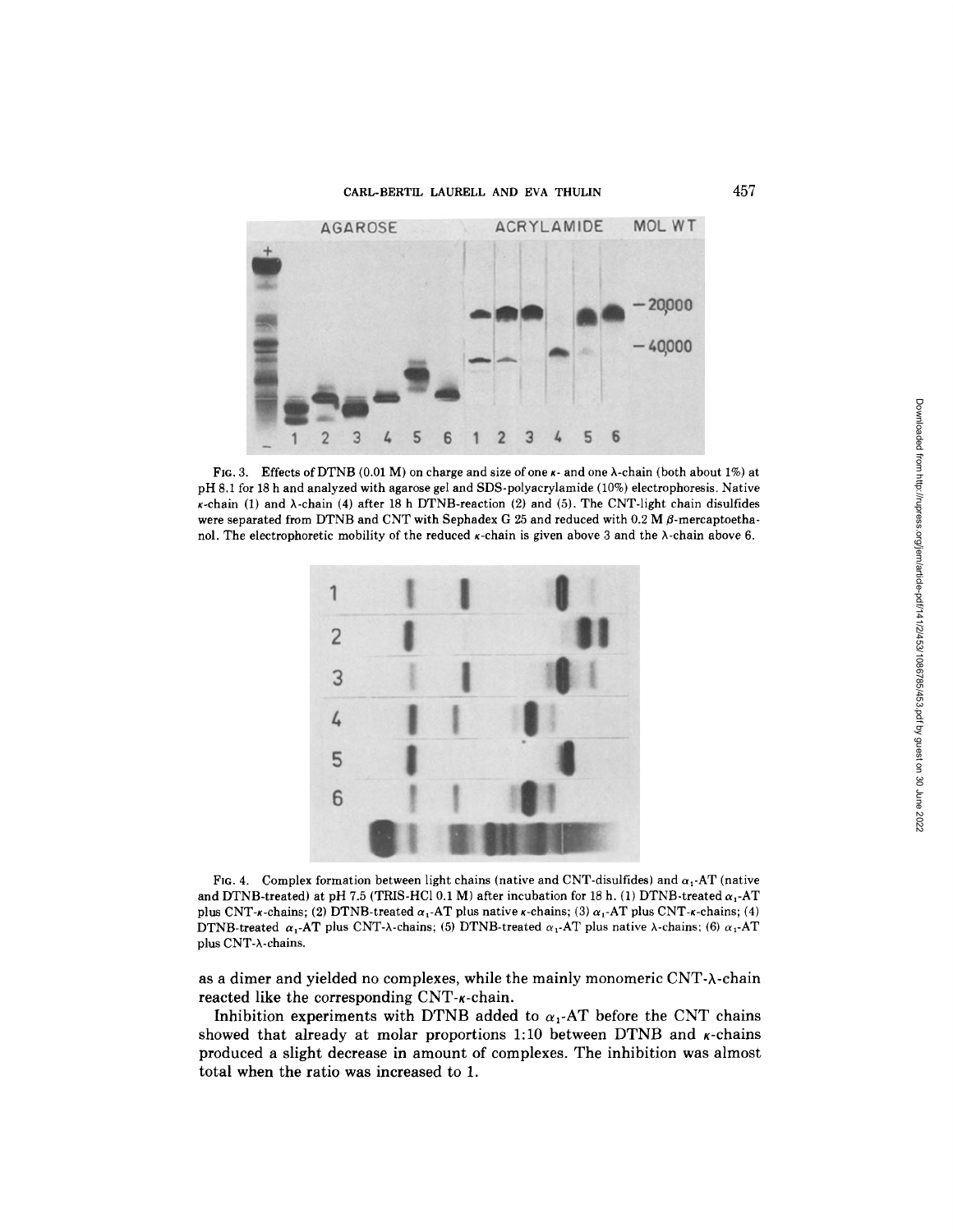An isolated monomeric CNT- $\kappa$ -chain (0.17%) was incubated with  $\alpha_1$ -AT  $(0.23\%)$  respectively albumin  $(2.1\%)$  overnight at pH 7.5 to compare the amount of reaction products formed. The electrophoretic patterns obtained are given on Fig. 5. About 50% of the CNT-light chain (Fig. 5 E) remained unchanged (Figure 5, nos. 1 and 2) in spite of the large excess of  $\alpha_1$ -AT respectively albumin. Addition of the CNT- $\kappa$ -chains to a mixture of albumin and  $\alpha_1$ -AT (Fig. 5, no. 3) yielded more  $\alpha_1$ -AT and less albumin complexes. Only trace amounts of the CNT-light chains remained unchanged . In all three experiments were trace amounts of  $\kappa$ -dimers formed (Fig. 5 F).

Interaction between Light Chains and  $\alpha_1$ -AT in Plasma. The time-course of the reaction between  $\alpha_1$ -AT in native plasma and one CNT- $\kappa$ -chain is evident from Fig. 6. The amount of complexes formed primarily varied with the monomeric CNT- $\kappa$ -chain concentration in the mixture. This was supported by the disappearance of the monomeric  $\text{CNT-}\kappa$ -chain band on agarose gel electrophoresis concomitant with the formation of complexes . The same holds true for CNT- $\lambda$ -chain solutions. On addition of CNT- $\kappa$ -chain solutions to plasma  $\alpha_1$ -AT, prealbumin and albumin complexes were formed faster and in larger amounts within one day than on addition of native  $\kappa$ -chains in the pH range 7.4-8.5. Optimal rate of complex formation with  $\alpha_1$ -AT occurred about pH 8.



FIG. 5. Complex formation between a CNT- $\kappa$ -chain (0.17%) and (1) albumin (2.1%), (2)  $\alpha_1$ -AT  $(0.23\%)$ , and (3) a mixture of albumin  $(2.1\%)$  and  $\alpha_1$ -AT  $(0.23\%)$  at pH 7.5 over night. Albumin (A),  $\alpha_1$ -AT (B), *k*-chain albumin complex (C), *k*-chain- $\alpha_1$ -AT complex (D), free monomeric CNT-*k*-chain  $(E)$ , and dimeric  $\kappa$ -chain  $(F)$ , which are formed in trace amounts mainly in 1 and 3.



FIG. 6. Time-course of complex formation between  $\alpha_1$ -AT and a CNT- $\kappa$ -chain (pH 8.1) studied by crossed immunoelectrophoresis at pH 8.6 with anti- $\alpha_1$ -AT. One volume of plasma was mixed with one volume CNT-k-chain (1.2%) and samples drawn for analysis at the intervals given. The degree of complex formation is apparent from the decreasing high  $\alpha_1$ -AT peak and the increasing small  $\alpha_2$ -peak representing the complexes formed.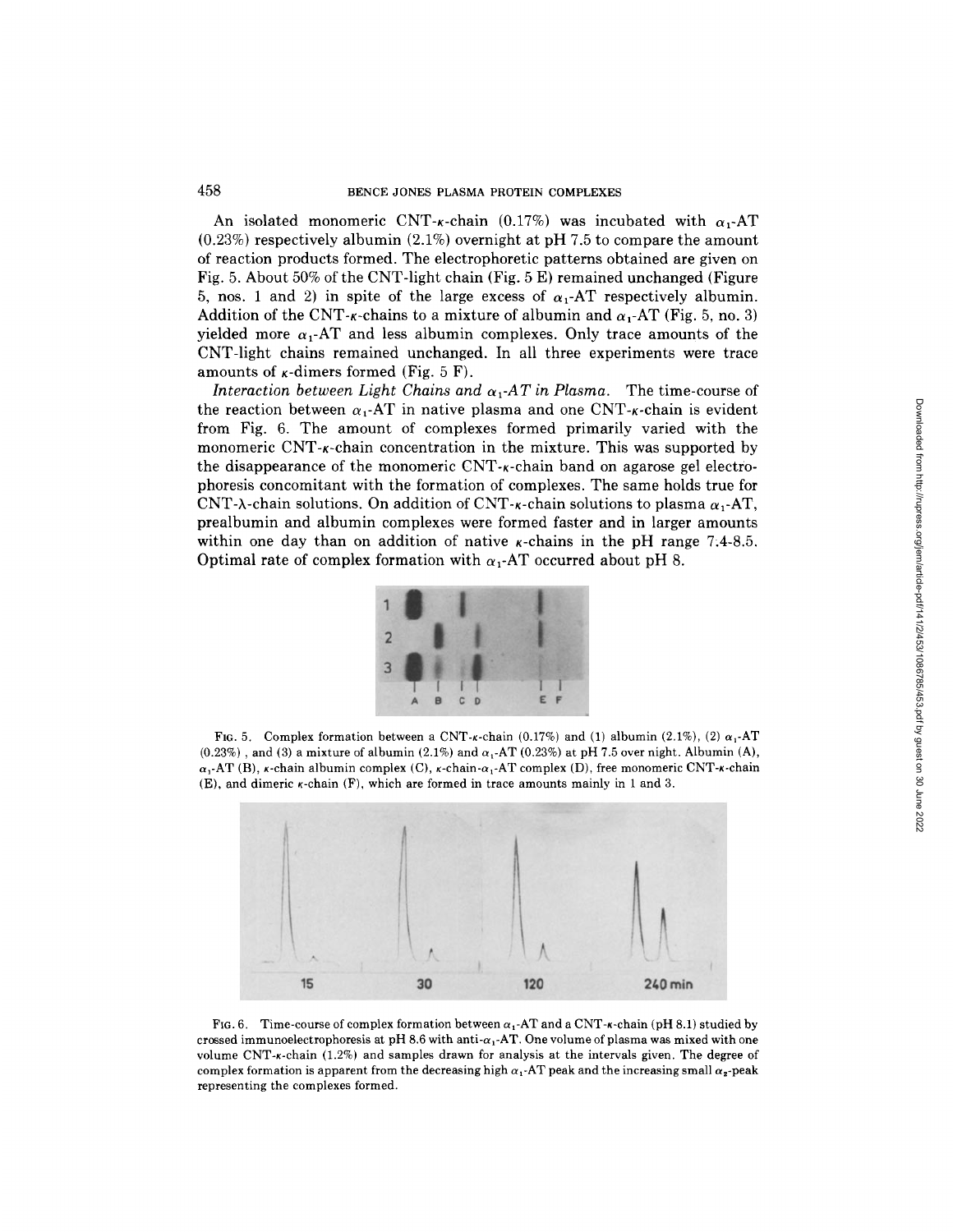The difference in  $\alpha_1$ -AT reactivity of native chains and CNT-substituted chains was most marked for  $\lambda$ -chains, which yielded no apparent complexes before treatment with DTNB. The DTNB reactivity of  $\lambda$ -chains varied with formation of 0-30% CNT derivatives within 1 day. Comparative studies of SDS-polyacrylamide light chain patterns and the formation of  $\alpha_1$ -AT complexes showed that the  $\lambda$ -chains forming monomers after addition of DTNB also formed plasma protein complexes while those without formation of monomers gave no complexes .

The complex formation of light chain solutions which had freshly been reduced with 0.002 M DTT was no better than the native light chains. All DTT had been<br>concerted from the light chains by Sankedov C 35 filtration immediately hefere separated from the light chains by Sephadex G <sup>25</sup> filtration immediately before its addition to plasma, because residual reducing substance cleaved the complexes efficiently . The time-course for the dimer regeneration after reduction was not studied .

Interaction between Light Chains and the Proteins of Native Plasma . The reaction products obtained between plasma proteins and light chains at pH 7.5 was traced with [<sup>125</sup>I]CNT-light chains. The reacting plasma proteins were identified with specific antisera and crossed immunoelectrophoresis . The gel electrophoretic patterns and the corresponding autoradiographs are given in Fig. 7 with the  $\kappa$ -chain experiments to the left and the  $\lambda$ -chain to the right. The final concentration of the CNT- $\kappa$ -chains added was 1.3% and that of CNT- $\lambda$ -chains <sup>1</sup> .1% . Both chains were added as nearly homogenous (Fig . 7, no. 1) monomeric CNT-light chains . They exhibited almost identical complex patterns with prealbumin and albumin, but the  $\kappa$ -chain converted some 90% of the  $\alpha_1$ -AT to complex, while the  $\lambda$ -chain converted only about 50%. Both chains formed five prealbumin complexes with similar relative concentration (Fig . 7, no . 5) and only some 15% of the prealbumin remained in free form . Albumin formed a complex that appeared as a distinct fast  $\alpha_2$ -band on the gel electrophoretic patterns constituting about 10% of the albumin fraction (Fig . 7, no. 4) . The autoradiograph of the gel electrophoresis for plasma plus  $[1^{25}]CNT - \kappa$ -chains (Fig. 7, no. 3) showed the albumin and  $\alpha_1$ -AT complexes in the  $\alpha_2$ -zone. Residual CNT- $\kappa$ chains are seen in front of the slit and, on the cathodal side, free light chains (Fig. 7, no. 3, 4) which did not occur in the solution added (Fig . 7, no . 1) . The corresponding  $\lambda$ -chain pattern gave essentially the same information, but the tendency of the chain to form complexes was not so strong as that of the  $\kappa$ -chain. The autoradiographic patterns indicated (Fig . 7, no . 3) that none of the major plasma proteins had any tendency to form complexes other than the three studied earlier .

Trypsin and Elastase Interaction with  $\alpha_1$ -AT-Light Chain Complexes. The trypsin-binding capacity of  $\alpha_1$ -AT in plasma was estimated in the absence and presence of its  $\kappa$ -chain complexes. Plasma was enriched with CNT- $\kappa$ -chains so that the ratio between free  $\alpha_1$ -AT and  $\kappa$ -chain- $\alpha_1$ -AT was about 4:5 (Fig. 8, no. 0). Trypsin was added to saturate the trypsin-binding capacity of plasma to 25, 50, and 75%, respectively . Crossed immunoelectrophoresis was run with antiserum against  $\alpha_1$ -AT to estimate the amount of complexes formed. Some results are given in Fig. 8. The free  $\alpha_1$ -AT (1) and the  $\kappa$ -chain- $\alpha_1$ -AT complex (2) gave slightly higher peak heights of their antibody complexes per unit  $\alpha_1$ -AT than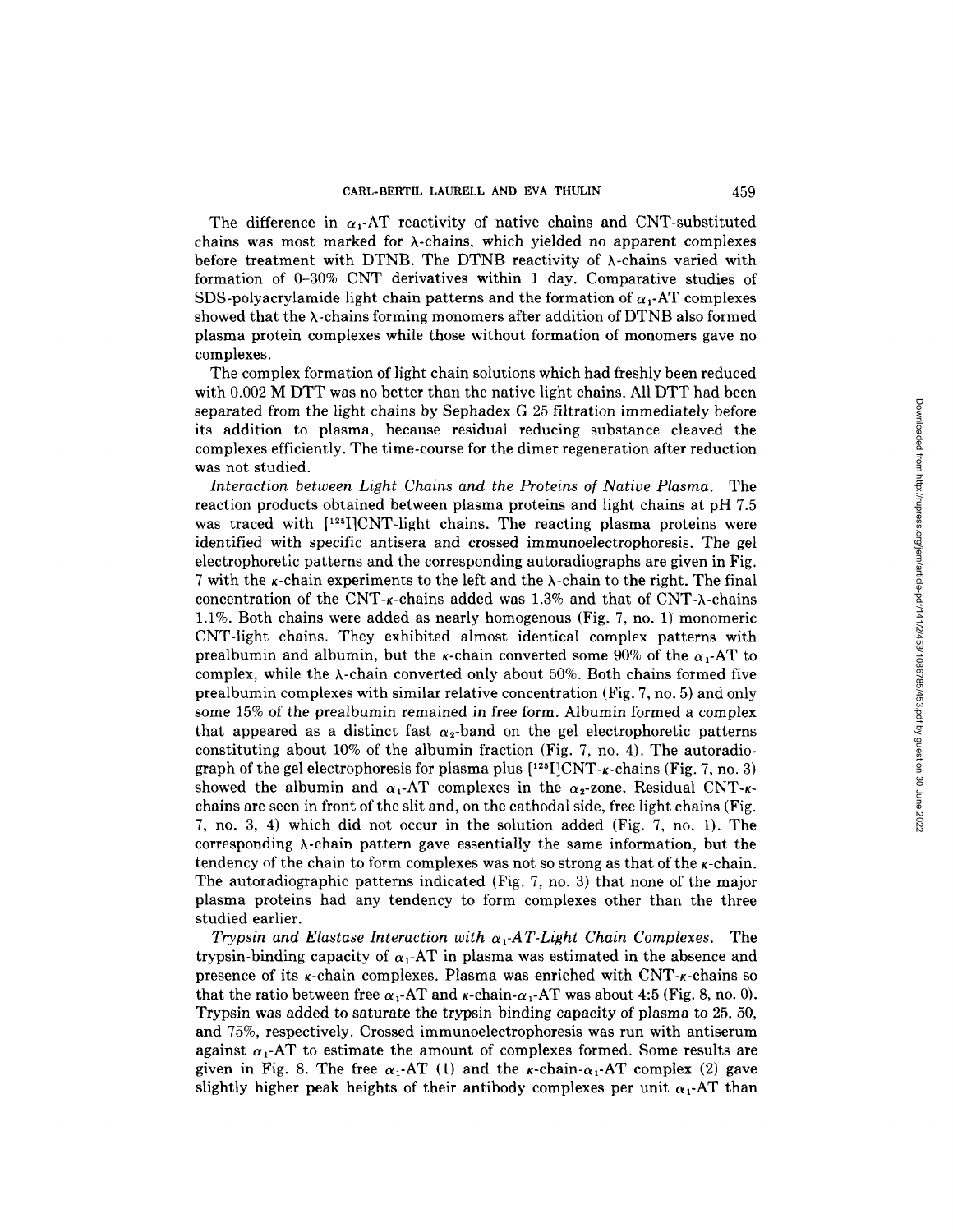## 460 BENCE JONES PLASMA PROTEIN COMPLEXES



FIG. 7. Complex formation between plasma proteins and  $\kappa$ -chains (left half) and  $\lambda$ -chains (right half). CNT-light chain mixed disulfides (gel electrophoresis 1) was added to EDTA-plasma (2) and incubated for <sup>18</sup> h before agarose gel electrophoresis (4) at pH 8.6 . The light chains were tagged with  $^{125}$  and the pattern of (4) was also developed by autoradiography (3). Crossed immunoelectrophoresis of (4) was run with antisera against prealbumin (5),  $\alpha_1$ -AT (6) and albumin (7). Crossed immunoelectrophoresis of plasma (2) before addition of the light chains yielded single peaks corresponding to free albumin,  $\alpha_1$ -AT and prealbumin. The cathodal asymmetri of the peak on 7 for free albumin originates from dimers . The ratio between free protein and complex in 5, 6, and 7 can be estimated from the ratios between the areas enclosed by the precipitation lines . Five complexes are recognized for prealbumin (5) while  $\alpha_1$ -AT and albumin formed each one complex. These two complexes are recognized as bands in the  $\alpha$ -zone on 4. The intensely stained band of the albumin complex on <sup>4</sup> corresponds to a small peak on 7 since the complexes constituted only about 10% of the albumin .

their trypsin complexes  $(3, 4)$  because of their lower charge. Trypsin formed complexes as readily with  $\alpha_1$ -AT as with  $\kappa$ -chain- $\alpha_1$ -AT complexes. Both trypsin complexes were slightly heterogenous with anodally skew peaks. The trypsin of both complexes was inactivated since the BAPNA splitting activity of the trypsin was lost in the three samples.

The corresponding interaction experiments performed with dog leukocytal elastase and  $\alpha_1$ -AT respectively  $\kappa$ -chain- $\alpha_1$ -AT gave results in agreement with the trypsin experiments . SDS-polyacrylamide electrophoresis suggested a mol wt of about 25,000 for elastase and about 75,000 for the  $\alpha_1$ -AT complex, while the elastase- $x$ -chain- $\alpha_1$ -AT complex dissociated in SDS into one 75,000 and one 25,000 unit.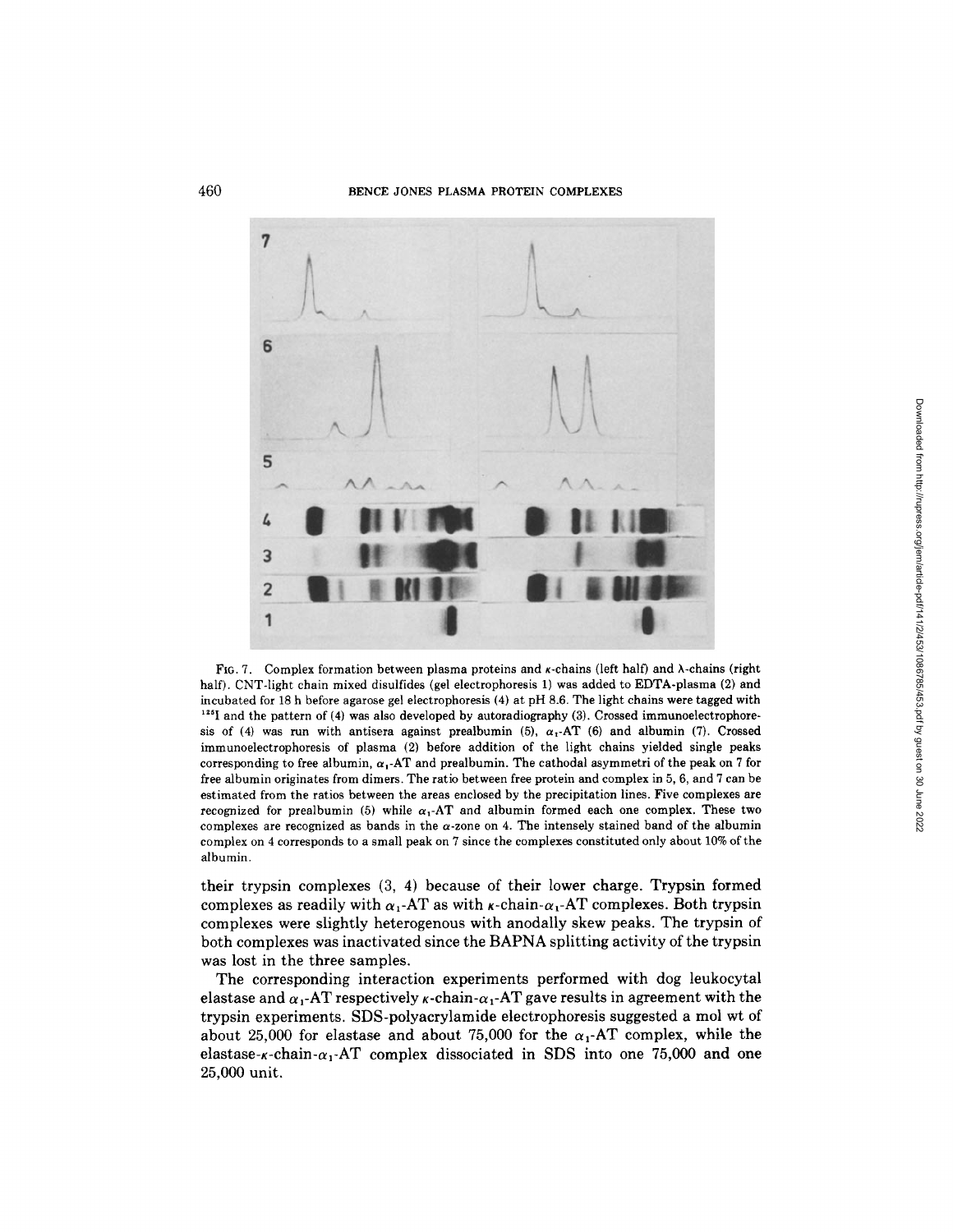

FIG. 8. Crossed immunoelectrophoretic patterns showing the partition of trypsin between  $\alpha_1$ -AT and its x-chain complex in plasma on stepwise addition of trypsin (barbital buffer pH 8.6, antiserum to  $\alpha_1$ -AT). The plasma (0) contained slightly more than 50% of the  $\alpha_1$ -AT (1) as a  $\kappa$ -chain complex (2). The trypsin binding capacity of plasma was saturated to 25, 50, and 75% by addition of trypsin . The complexes between trypsin and  $\alpha_1$ -AT are recognized above 3 and between trypsin and  $\kappa$ -chain- $\alpha_1$ -AT complexes above 4.

# Discussion

Light Chain Reactions with DTNB. Bence Jones proteins from urine occur as mixtures of monomers with blocked C-terminal sulfhydryl groups and as noncovalently or disulfide linked dimers. The  $\lambda$ -type has usually less monomers and more disulfide linked dimers that the  $\kappa$ -chains (3, 4). A single, carefully studied  $\kappa$ -chain with blocked C-terminal interchain sulfhydryl group was proven to occur at physiologic pH as a monomer-dimer system with an association constant of  $10<sup>5</sup>$  liters/mol (14). Robyt et al. (15) have proved that DTNB reacts not only with thiolate ions at pH 8 as generally accepted but also with disulfides through CNT-ions released in the presence of catalytic amounts of sulfhydryl groups . Addition of DTNB to light chain solutions gave partial monomerization through formation of CNT-derivatized light chains. The  $\kappa$ -chains usually gave a greater monomeric fraction than the  $\lambda$ -chains, which sometimes gave no monomers. This suggests that the  $\lambda$ -chain disulfides are less reactive to CNT than the noncovalent  $\kappa$ -chain dimers are to DTNB. The charge difference between native monomers, dimers, and the CNT derivatives is sufficient to follow the DTNB reactions by simple agarose gel electrophoresis. The C-terminal position of cystein in  $\kappa$ -chains and their penultimate position of  $\lambda$ -chains may contribute to the higher DTNB-reactivity of  $\kappa$ -chains. In view of the constant sequence of the C-terminal part of the light chains the difference found in reactivity between light chains of identical type was unexpected. The different stability of the light chain dimers may influence their tubular reabsorption and catabolism and may be related to the unpredictable development of renal lesions in Bence Jones proteinuria . Gel electrophoresis of Bence Jones proteins before and after DTNB-treatment offers a simple way to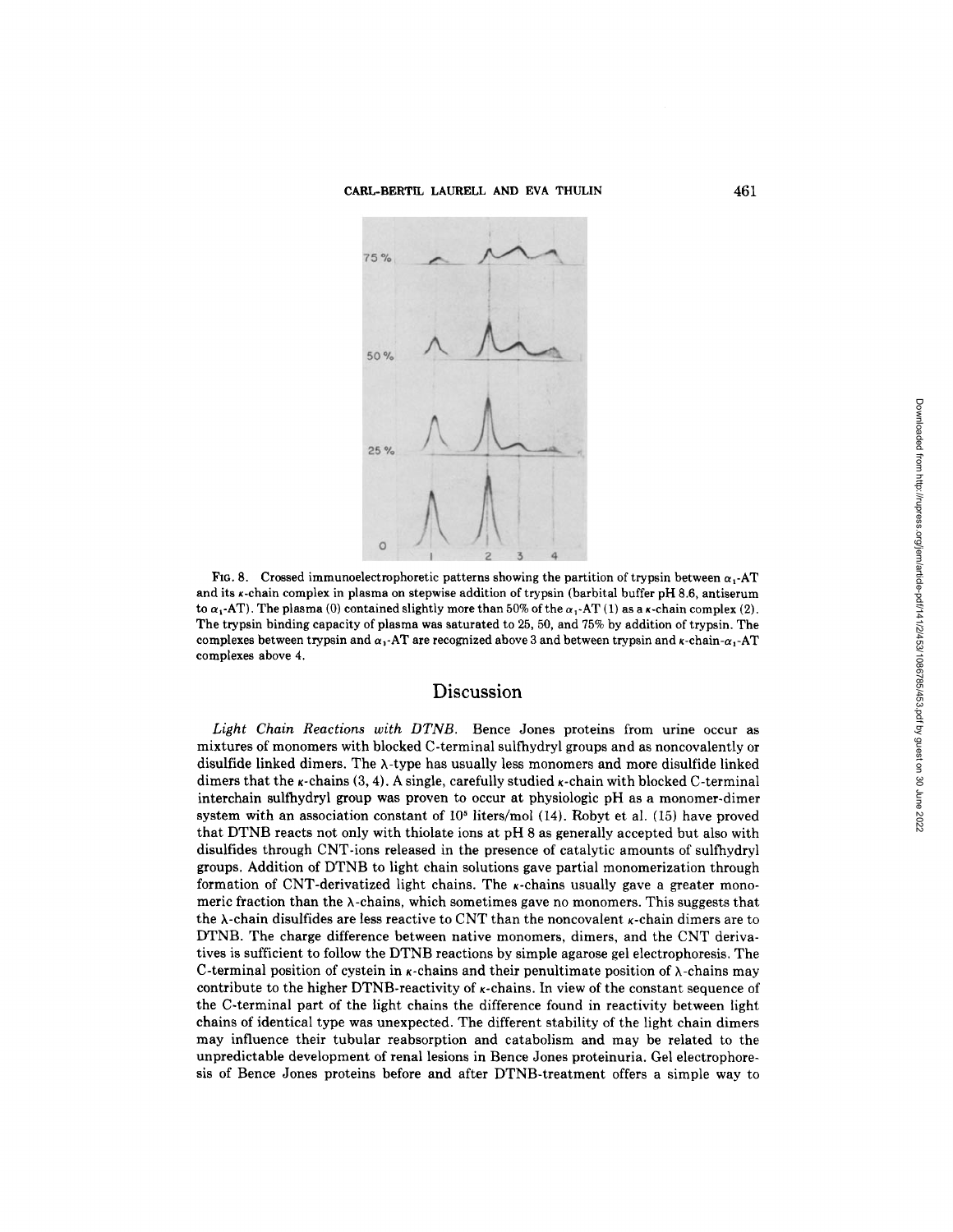#### 462 BENCE JONES PLASMA PROTEIN COMPLEXES

measure the dimer-monomer transition . The molecular size influences probably the relation between the tubular catabolism and the urinary elimination of light chains .

On the Different Tendency of  $\kappa$ - and  $\lambda$ -Chains to form Plasma Protein Complexes. A minor, monomeric fraction of native  $\kappa$ -chains formed complexes relatively slowly with  $\alpha_1$ -AT, prealbumin, and albumin in plasma (2) for which reason it was not clear whether the probable sulfhydryl-disulfide interchange causing the complexation occurred between a free  $\kappa$ -chain of short half life and/or its mixed disulfide (e.g. with cystein) and the plasma proteins. Mixed disulfides of light chains (CNT- $\kappa(\lambda)$ -chains) gave much more complexes than native or freshly reduced light chains. The difference was most striking for  $\lambda$ -chains, which normally formed no complexes with the plasma proteins . After conversion to monomeric CNT-A-chains they showed an even stronger tendency to form  $complexes$  than the native  $\kappa$ -chains and similar to  $CNT-\kappa$ -chains. Monomerization of the light chains precedes the formation of plasma protein complexes and the lower dimer stability of  $\kappa$ - than of  $\lambda$ -chains principally explains why much more  $\kappa$ - than  $\lambda$ -chain-plasma protein complexes are found in Bence Jones proteinemia .

Remaining DTNB in the light chain solution on its addition to plasma inhibited the formation of plasma protein light chain complexes. This further supports that sulfhydryl-disulfide interchange causes the formation of the protein-protein linkage, since DTNB serves as a trap of free sulfhydryl groups.

Interaction of Pure  $\alpha_1$ -AT and Light Chains. The two half cysteins of  $\alpha_1$ -AT probably occur as a disulfide bridge since they do not react with DTNB in 6 molar guanidin HCl or 3 molar guanidine HCl and 6.5 molar isopropanol (11) . Interchange of this disulfide with thiol groups of other proteins is supported by our recent finding of the regular occurrence in plasma, of an IgA fraction linked to  $\alpha_1$ -AT by a disulfide bond (2). From the results reported above it may be concluded that the addition of monomeric CNT-derivatized light chains to pure  $\alpha_1$ -AT yielded more complexes than did native monomers mainly occurring as mixed disulfides with cystein . The SDS-acrylamide electrophoresis indicated formation of covalently linked complexes  $(1:1)$ . This might support interchange between a hidden SH-group of  $\alpha_1$ -AT and the mixed disulfide. Spontaneous cleavage of the mixed disulfides with release of highly reactive light chain monomers attacking an -S-S-bridge of  $\alpha_1$ -AT in absence of DTNB may be offered as an alternative explanation . The complex formation was inhibited by DTNB in low concentration even though it did not react with  $\alpha_1$ -AT. This lends support to the assumption of an interchange reaction between monomeric  $\kappa$ -chain thiolate ions in statu nascendi and the disulfide in  $\alpha_1$ -AT on the cleavage of the bridge. This hypothesis was supported by the finding that more light chain- $\alpha_1$ -AT complexes were formed when albumin was added to the mixture (Fig . 5, no. 3) . The thiol group of albumin interchanged with CNT-light chains and linked preferably CNT with release of monomeric, reactive light chains, which apparently had a stronger tendency to interchange with the -S-S-bridge of  $\alpha_1$ -AT than to form -S-S-homologous interchain-dimers since only traces of dimers were generated. The presence of  $\alpha_1$ -AT decreased the amount of *k*-chain-albumin complexes. Both these findings support the view that  $\alpha_1$ -AT has a strong affinity for monomeric light chain thiolate ions .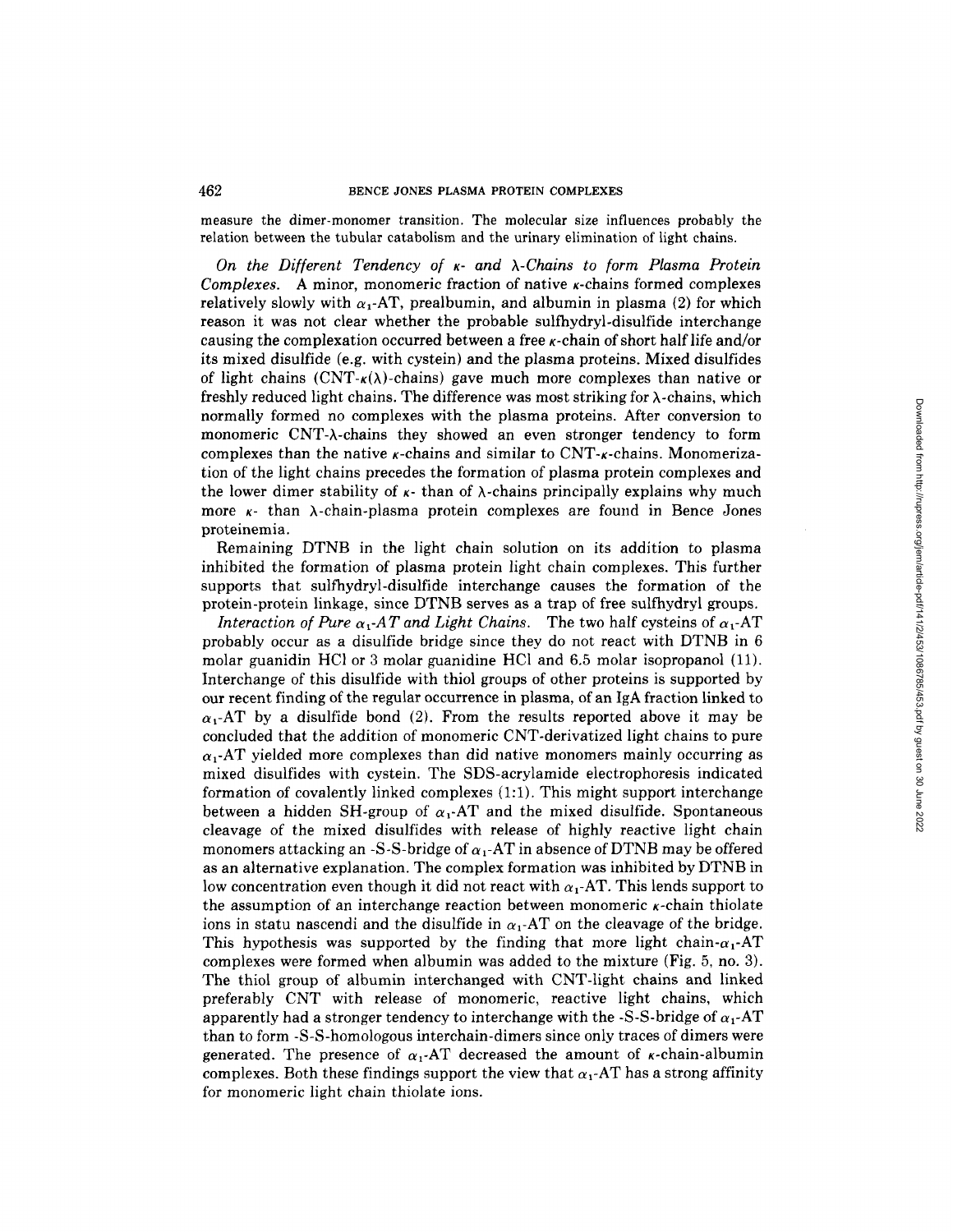The association of one  $\kappa$ -chain to one  $\alpha_1$ -AT did not influence on its high affinity for trypsin or elastase as judged from the partition of these enzymes between  $\alpha_1$ -AT and its K-chain complex (Fig . 8) . The stability of these two types of protease complexes has not been compared, but the findings of the linkage and the inhibition of the serine proteases indicate that the firm linkage mainly concerns other parts of the  $\alpha_1$ -AT molecule than the cysteinyls . Thus, an intrachain disulfide bridge is not necessary for the protease inhibitory function of  $\alpha_1$ -AT. This contrasts with the structural model shown for most trypsin inhibitors (17) .

Light Chain Complexes Formed in Plasma . The amount of light chain protein (prealbumin,  $\alpha_1$ -AT and albumin) complexes formed within one day in mixtures of different light chains and plasma varied mainly with the amount of CNT-light chain monomers added . This suggested a disulfide interchange with more or less reactive -S-S- or SH-groups of the mentioned plasma proteins . Each of the four subunits of prealbumin has one SH-group (16) and albumin has 0 .6-0 .8 thiols per mole (18) besides its 17 intra-chain-S-S-bridges . This gives about 20 times more albumin than prealbumin thiols . Probable reactions behind the formation of albumin complexes are as follows since the complex formation proceeds faster at pH 8 than at 7 and the thiolate ion is more nucleophilic than the SH group:

$$
(K)SS(ALB) + (CNT)^{-}
$$
 (1)

$$
(K)SS(CNT) + (ALB)S^- \longrightarrow
$$

$$
(K)S^{-} + (ALB)SS(CNT)
$$
 (2)

$$
(ALB)SH + (K)SH + O2 \xleftarrow{Me^{++}} (K)SS(ALB) + H2O2.
$$
 (3)

The  $\kappa$ -chain-albumin complexes obtained lend support to the assumption of the reactions (1) and/or (3) . The latter is less probable as this oxidation proceeds smoothly only in the presence of catalyzing metal ions  $(Me^{++})$ , but the formation occurred in the presence of EDTA. The alternative (2) is strongly supported by the appearance of free light chains during the reaction (Fig . 7, no. 3 and 4 and Fig. 4, nos. 1, 3, 4 and 6) and from the model experiments with mixtures of  $\alpha_1$ -AT,  $\kappa$ -chains, and albumin. It is thus apparent that albumin causes release of reactive light chain monomers by reaction (2) for interchange with the  $\alpha_1$ -AT disulfide which is in agreement with the findings presented on Fig . 5, no . 3 . These reactive light chains may also be an alternative of the CNT-light chain as reaction partner for prealbumin whose four thiols are not accessible to DTNB except in hydrophobic environment (16) .

The similarity in pattern between plasma protein light chain complexes formed with  $CNT$ -chains and native  $\kappa$ -chains suggested that the reactive constituent of native  $\kappa$ -chain solutions is the monomeric cystein-derivatized  $\kappa$ -chains. The monomeric fraction but not the dimers disappeared with the formation of complexes . No complexes occur in plasma between any of albumin, prealbumin, and  $\alpha_1$ -AT in spite of the reactive thiols or disulfides while both albumin and  $\alpha_1$ -AT form IgA complexes as a result of thiol-disulfide interchange (19) . This suggests steric or local charge hindrance around the thiols for their interaction . There is little reason to believe that the interaction between these three proteins and light chains of either type is unique . It is more probable that in plasma and intercellular fluids such interactions occur regularly between peptides containing readily available disulfides or thiols and these carrier proteins of plasma . The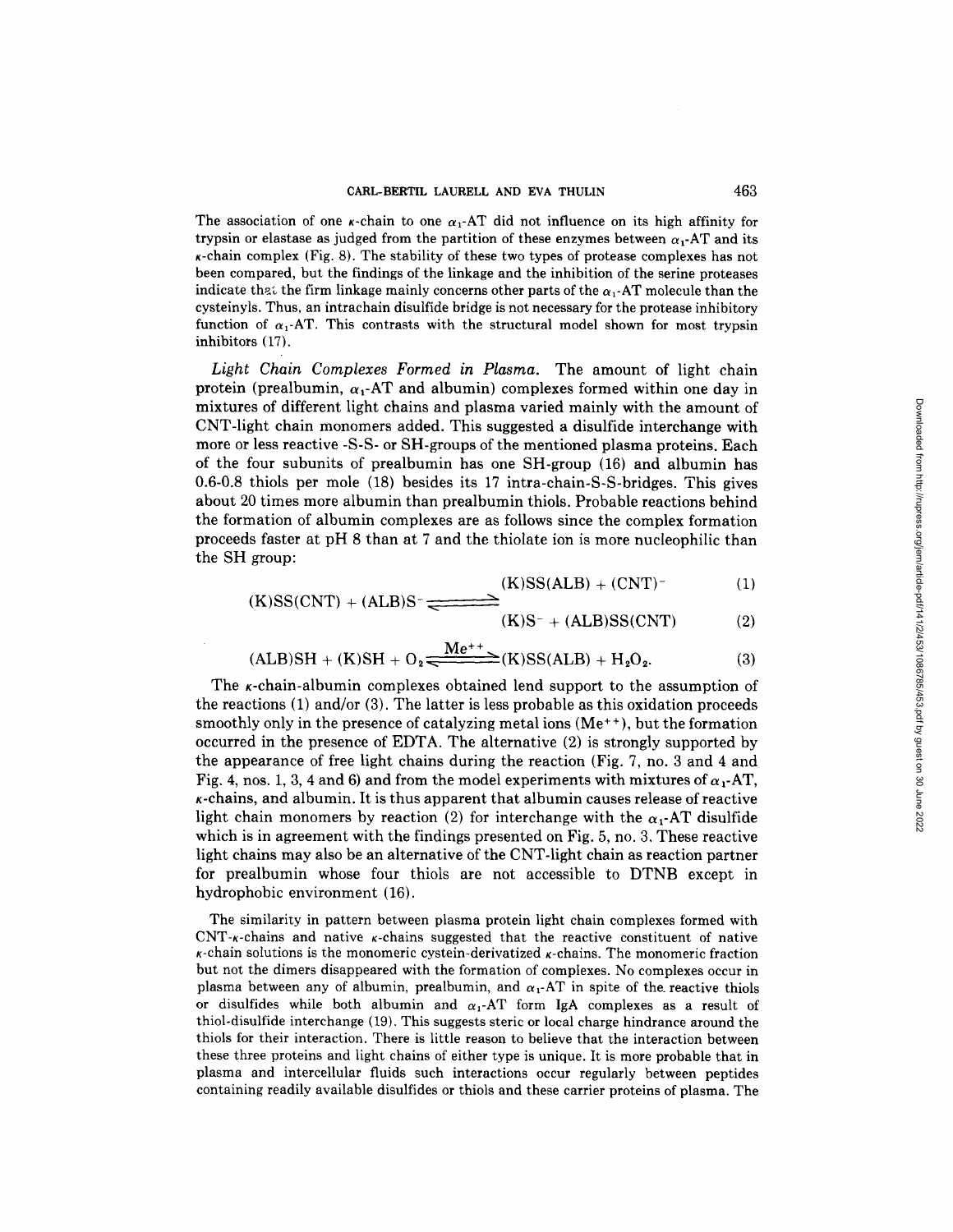interchange reactions induced in vitro yielded the complexes formed in vivo . In view of the plasma concentration of the specific proteins discussed it is apparent from Fig. 7 that the reactivity of prealbumin and  $\alpha_1$ -AT for  $\kappa$ -chains is similar and at least 10 times higher than that of albumin.

The CNT- $\kappa$ -chain reacted faster with  $\alpha_1$ -AT than the CNT- $\lambda$ -chains (Fig. 7, no. 6) but no difference in reactivity to albumin or to prealbumin was found between the two chains (Fig . 7, no . 5 and 7) . These findings support the assumption that the C-terminal serine of  $\lambda$ -chains slightly decreases the reactivity of the cysteinyl to the disulfide bridge of  $\alpha_1$ -AT, but has no influence on the reaction with prealbumin and albumin.

Experiments with  $[125]$  ltagged light chains excluded the possibility of other plasma proteins having any capacity of quantitative importance for the thiol-disulfide interchange of plasma . This type of interchange reaction may be of some importance for the inactivation and transport of "toxic" peptides released during proteolysis into the extracellular space. The cleavage of the complexes by mild reduction is in line with the assumption of a transport function of the plasma proteins .

## Summary

Native light Ig chains of  $\kappa$ - but not of  $\lambda$ -type form -S-S-linked complexes with prealbumin,  $\alpha_1$ -AT and albumin in vivo.  $\kappa$ -chains isolated from urines have cysteinyls which are more promptly reacting with dithionitrobenzoate (DTNB) than  $\lambda$ -chains. Both are monomerized on this reaction. On addition to plasma mixed disulfides between both types of light chains and DTNB form larger amounts of complexes than the native chains . The lower reactivity of native  $\lambda$ -chains than of *k*-chains to the plasma proteins can be explained by their higher dimer stability .

From the light chain reactions obtained with isolated  $\alpha_1$ -AT and albumin it is concluded that  $\alpha_1$ -AT has a disulfide which efficiently interchanges with monomeric, light chain thiolate ions released from thionitrobenzoate derivates of light chains and that on interchange with the derivatized light chains albumin releases more free light chains into the solution than are bound to albumin. Addition of derivatized light chains to a mixture of  $\alpha_1$ -AT and albumin increases the yield of  $\alpha_1$ -AT complexes and decreases the amount of albumin complexes formed . The relative amount of the different complexes formed in the latter experiments corresponds to the findings in vivo in patients with Bence Jones proteinemia.

Prealbumin and  $\alpha_1$ -AT in plasma have a roughly 10-fold stronger tendency to link the light chains than albumin . The complexes are formed through thioldisulfide interchange though neither the disulfide of native  $\alpha_1$ -AT nor the thiols of prealbumin is available for reaction with DTNB. The three plasma proteins may together constitute a system for linkage and transport of peptides with reactive thiols or disulfides released into the extracellular fluids .

The trypsin and elastase binding and inhibiting capacity of  $\alpha_1$ -AT remains after cleavage of the internal -S-S-bridge of  $\alpha_1$ -AT through interchange with a